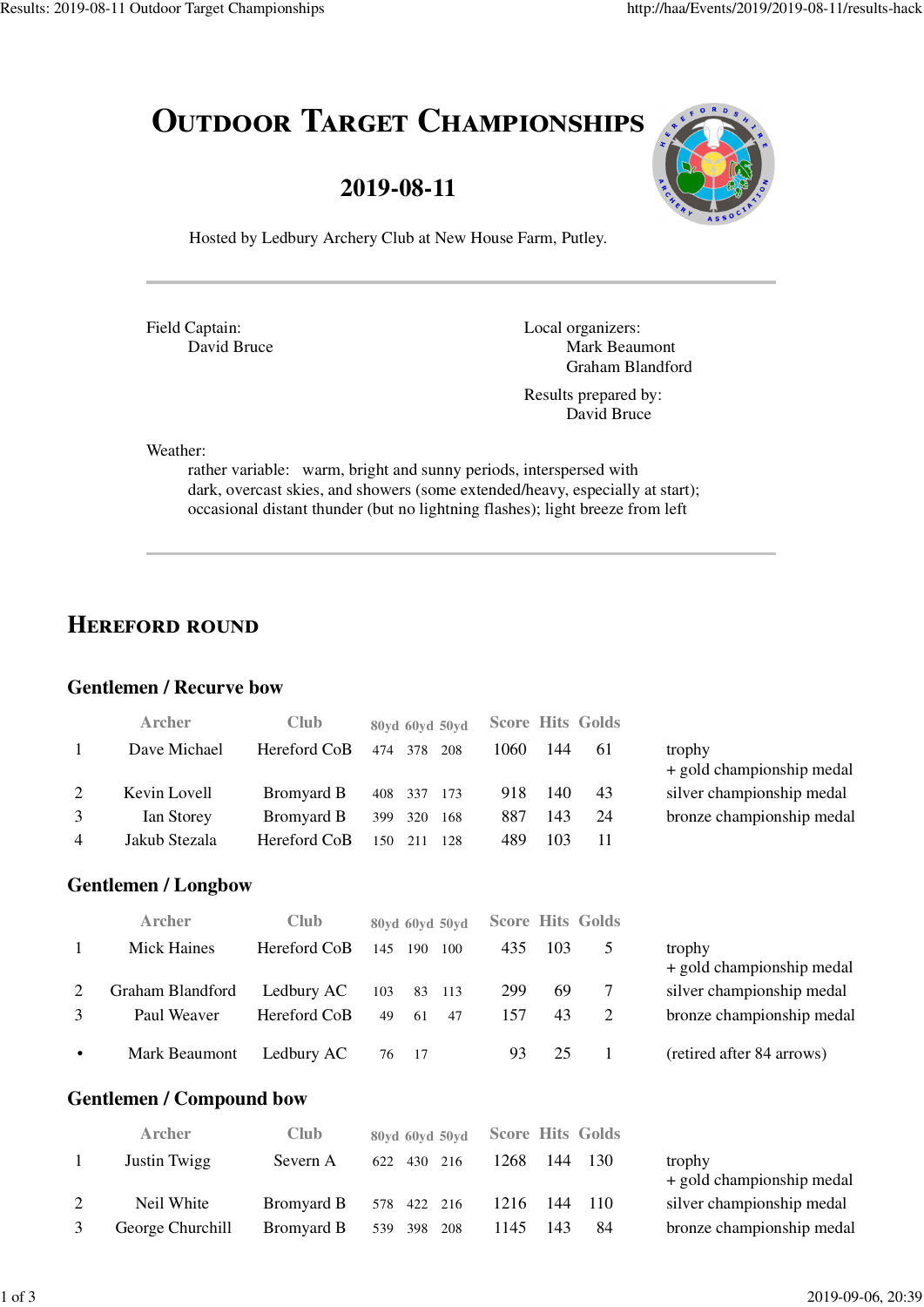#### **Ladies / Recurve bow**

|   | <b>Archer</b>                   | Club         | 80yd 60yd 50yd              | <b>Score Hits Golds</b>      |                                     |
|---|---------------------------------|--------------|-----------------------------|------------------------------|-------------------------------------|
| 1 | Karen Michael                   | Hereford CoB | 435 334 171                 | 138<br>940<br>47             | trophy<br>+ gold championship medal |
|   | <b>Ladies / Recurve Barebow</b> |              |                             |                              |                                     |
|   | Archer                          | Club         | 80yd 60yd 50yd              | <b>Score Hits Golds</b>      |                                     |
| 1 | Gill Claypole                   | Bromyard B   | 62<br>101<br>84             | $\overline{2}$<br>247<br>67  | gold championship medal             |
|   | <b>Ladies</b> / Longbow         |              |                             |                              |                                     |
|   | Archer                          | <b>Club</b>  | 80yd 60yd 50yd              | <b>Score Hits Golds</b>      |                                     |
| 1 | Pat Beaumont                    | Ledbury AC   | 29<br>55<br>36              | $\overline{2}$<br>120<br>28  | trophy<br>+ gold championship medal |
| 2 | <b>Chrisy Haines</b>            | Hereford CoB | 13<br>33<br>43              | 89<br>23<br>$\mathbf{1}$     | silver championship medal           |
| 3 | Veronica Bruce                  | (no club)    | $\boldsymbol{0}$<br>3<br>37 | 10<br>40<br>$\boldsymbol{0}$ | bronze championship medal           |
|   | <b>Ladies / Compound bow</b>    |              |                             |                              |                                     |
|   | <b>Archer</b>                   | Club         | 80yd 60yd 50yd              | <b>Score Hits Golds</b>      |                                     |
| 1 | Carolyn Warren                  | Bromyard B   | 208<br>560<br>400           | 1168<br>144<br>85            | trophy<br>+ gold championship medal |

# **BRISTOL II ROUND**

#### **Gentlemen / Recurve bow**

| <b>Archer</b>           | <b>Club</b> | $60yd$ 50vd 40vd                                        | <b>Score Hits Golds</b> |                |
|-------------------------|-------------|---------------------------------------------------------|-------------------------|----------------|
| Simon Robshaw           | Bromyard B  | 380<br>330<br>- 184                                     | 38<br>894<br>140        | gold HAA medal |
| <b>Ladies / Longbow</b> |             |                                                         |                         |                |
| <b>Archer</b>           | <b>Club</b> | $60\,\mathrm{vd}$ 50 $\,\mathrm{vd}$ 40 $\,\mathrm{vd}$ | <b>Score Hits Golds</b> |                |
| <b>Hilary Higgott</b>   | Bromyard B  | 118 121<br>46                                           | 285                     | gold HAA medal |

# **BRISTOL III ROUND**

#### **Gentlemen / Recurve bow**

| <b>Archer</b>                     | <b>Club</b> |             | 50yd 40yd 30yd Score Hits Golds |                         |
|-----------------------------------|-------------|-------------|---------------------------------|-------------------------|
| Graham Shaw                       | Ledbury AC  | 315 284 180 | 779 135 29                      | gold HAA medal          |
| <b>U16 boys / Recurve Barebow</b> |             |             |                                 |                         |
| <b>Archer</b>                     | <b>Club</b> |             | 50yd 40yd 30yd Score Hits Golds |                         |
| Joseph Barton                     | Ledbury AC  | 223 232 145 | 600<br>- 118<br>- 14            | gold championship medal |